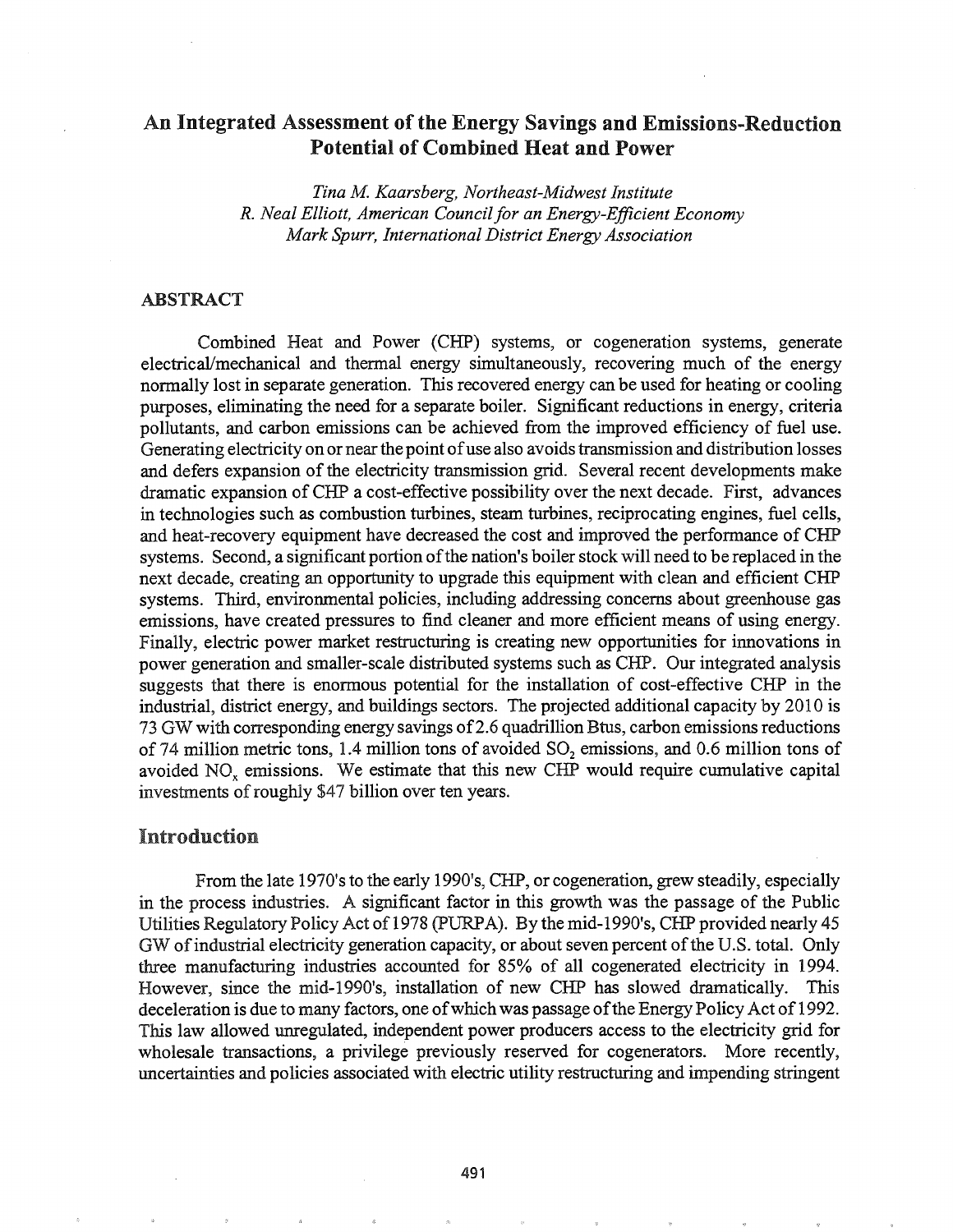air regulations have discouraged CHP expansion. Unless these barriers are addressed through policy changes, this downturn is anticipated to persist (Elliott & Spurr 1999).

Ironically, this climate of impeding regulations and general deceleration of CHP in the U.S., comes at a time when worldwide studies, focusing on the role of energy efficiency in greenhouse gas (GHG) emissions reductions, have identified CHP as one of the most promising, cost-effective options. Acting on these studies, the European Union has planned for 20 percent of their GHG reductions to come from increased deployment of CHP. The United Kingdom plan, released in the fall of 1998, assumes as much as 50 percent of industry reductions will come from CHP applications. The authors' previous studies of various CHP market segments in the U.S. (industry, district energy, and commercial buildings) describe a window of opportunity for implementation. As the commercial and industrial boilers and electric power plants of the "baby-boom" retire, new or updated highly-efficient and lower-cost CHP systems could be built to replace them (Alliance et al. 1997; Elliott & Spurr 1999; Kaarsberg & Elliott 1998; Kaarsberg et al. 1998; Kaarsberg & Roop 1998; Spurr 1998). Clearly, policies in the U.S. that discourage CHP are working against substantial, cost-effective emissions reductions.

Coinciding with system retirements, and emphasizing the possibilities for CHP expansion, are the advancements of CHP technologies. New configurations now exist that reduce size yet increase output. Engines (and soon turbines) are, in some circumstances, costeffective for CHP systems on the scale of tens of kilowatts, compatible to the size of a small office or restaurant. Equipment for even smaller applications is on the horizon. However, without rapid action, this opportune nexus of market, regulatory, and technological opportunities could dissipate. In this paper, we assume an optimistic policy scenario in which barriers discussed in other papers have been mitigated (i.e., Kaarsberg & Elliott 1998). We integrate our previous work and fill in gaps for a comprehensive, integrated analysis of the potential for CHP to save energy and reduce emissions by 2010.

## Market Description and Outlook

The CHP market can be divided into three major sectors: industrial, district energy, and buildings. Each of these can be further subdivided. A detailed discussion of each sector, as well as their expectations for the future, follows.

#### Industrial

Background. The industrial sector represents the largest and best-characterized CHP segment in the United States. It is also the CHP segment with the greatest potential for near-term growth. The majority of this capacity exists in industrial sites with large steam loads. In 1994, three manufacturing industries, pulp and paper, chemicals, and petroleum refining, accounted for 85 percent of all industrial cogenerated electricity. Pulp and paper accounted for 41 percent or 59 TWh; the chemicalsindustry accounted for 33 percent or 47 TWH; and petroleum refining made up ten percent or 14 TWH of cogenerated electricity (EEA 1998). The CHP systems in these industries typically generate more than 25 MW of electricity (though sometimes hundreds of MW) and have steam generation rates that measure in the range of hundreds of thousands of pounds of steam per hour (EEA 1998). Much of this market was stimulated by PURPA, which allowed "qualifying facilities" to sell wholesale electricity. These plants are generally owned by an independent power producer that seeks an industrial customer for the steam, reducing their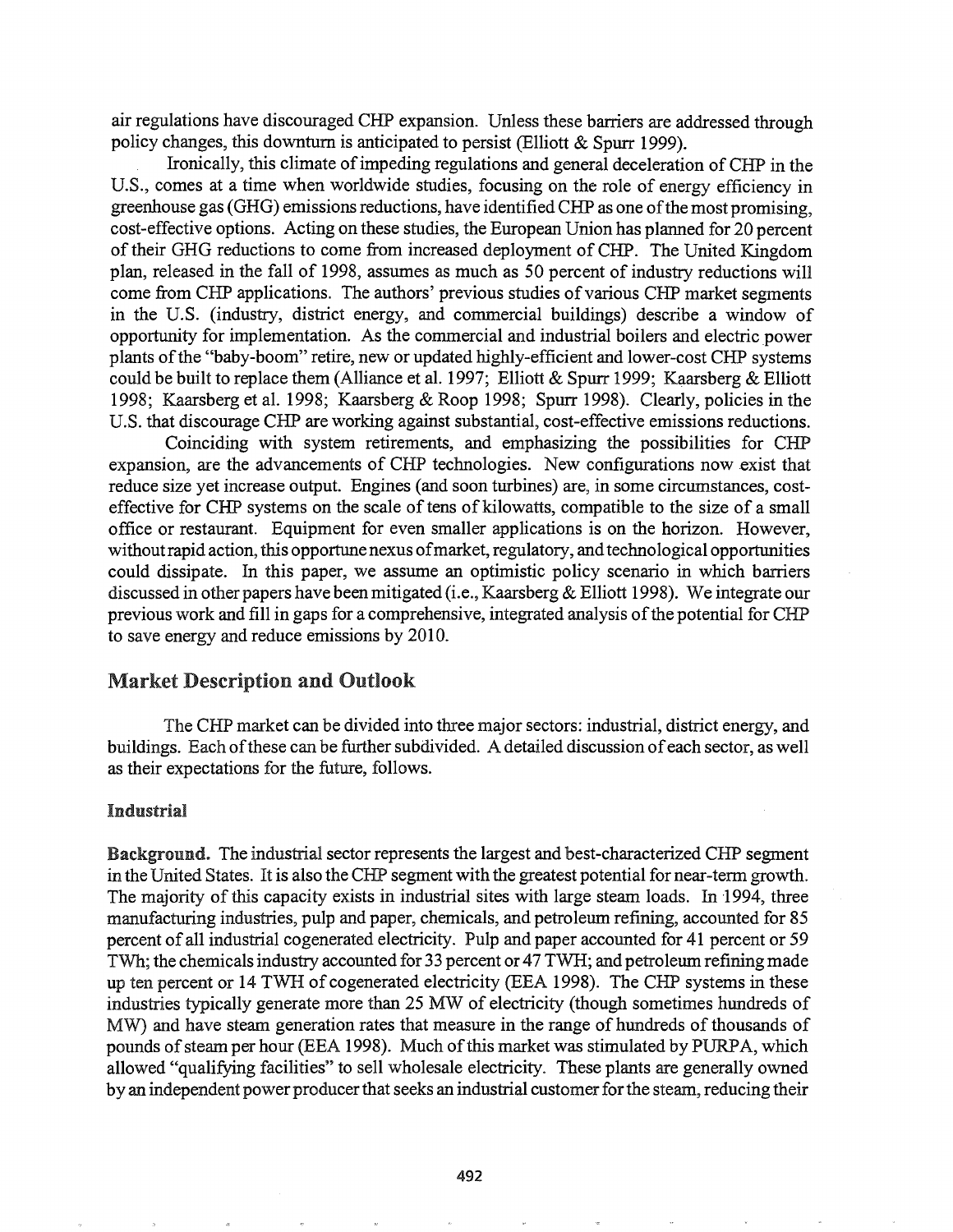net operating costs in order to improve their competitiveness in selling electricity. The Energy Policy Act of 1992 created a new category of independent power producers that were not required to cogenerate, and as a result, installation of these merchant cogeneration plants has declined (EEA 1998).

Outlook. Although the largerindustrialsystems(>50 MW) currently dominate, analysts predict that if current market barriers are removed, both large and mid-sized (1 to 50 MW) industrial CHP facilities could expand rapidly in the next decade. The expansion ofthe mid-sized systems, a largely untapped market, is due to the confluence of several factors: new, smaller technologies; innovative energyservice finns; and the need to replace thousands ofboilersthat provide process steam to smaller manufacturing plants. Replacing or repowering these boilers offers a large potential for adding new electricity generation capacity in the 1 to 50 MW size range. OnSite Energy recently completed assessments of the remaining potential for CHP in the pulp and paper, chemical, and food industry groups (1997a, 1997b, 1998). They identified a current potential of more than 36 GW of additional CHP from these sectors alone. The OnSite Energy analysis indicates that the food industry holds the greatest number of prospective sites in the 1 to 10 MW size range. Based on the above factors and evaluations, we assume that larger systems (>50 MW) will account for the majority of the capacity installed in the near future, with substantial midterm growth in the 1 to 50 MW size range. Rapid growth in the smallest systems  $\leq$  1 MW) is expected only after current market barriers are addressed and new, lower-cost, highly-efficient, and low-emission small turbines, fuel cells, and engines are introduced.

## District Energy

Background. District Energy Systems (DES) distribute steam and/or chilled water from a central plant (or plants) to a number ofcommercial, industrial, institutional, and even residential buildings. DES replaces on-site heating, domestic water heating, and sometimes air conditioning. This occurs when individual boilers and chillers, as well as electric heat, are replaced by heat exchangers or simply hot and cold water lines. There are roughly 6,000 DES systems in the U.S., providing 1.1 quads of energy and serving more than ten percent of commercial floor space (EIA 1995). About ten percent of these systems, or 3.5 GW, represent CHP/DES systems (Spurr 1998). CHP/DES schemes vary in size as much as they do in application. The range starts with community-based systems of several megawatts and stretches to urban projects such as the 150 MW scheme in Philadelphia.

Outlook~ Most current DES customers are iustitutional, which means a single entity, such as a hospital, military base, or university, owns a group of buildings. These systems avoid many ofthe barriers which constrain the implementation ofmulti-user, utility district energy services. Despite the attractiveness of DES/CHP for institutions, the fastest growth in this sector is in urban downtown areas, particularly in cooling systems. Ofthe 23 new DES that have been built during the last 15 years, 14 have provided cooling only, six have supplied heating only, and three have produced cooling and heating (Spurr 1998). Eight of these new systems were implemented by municipalities and non-profit organizations, with the remainder developed by for-profit businesses (Spurr 1998). A number of factors have contributed to the interest in district cooling. These include the ban on importation or manufacture of ozone-depleting CFC refrigerants, in effect since 1995, and the increasing energy cost of operating cooling systems. District energy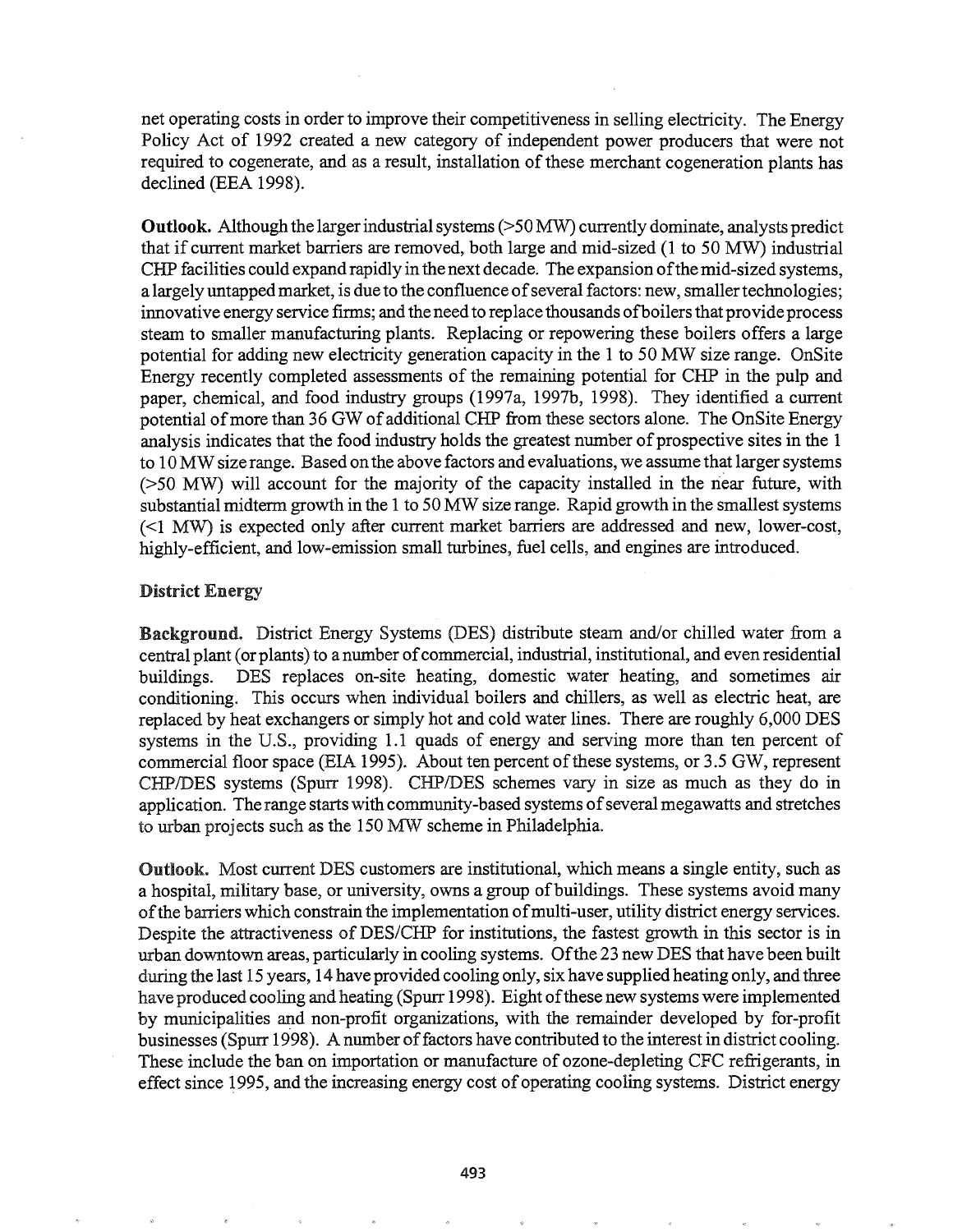systems can implement storage and load management strategies that can be prohibitively expensive in stand-alone facilities. In recent years, electric and gas utilities are increasingly implementing district cooling systems as competition increases for retail energy customers. While retrofitting an existing DES with CHP is an attractive way to add cost-effective CHP capacity, new DES are likely to grow very slowly because of the time and complexity involved in developing the piping networks, especially in multi-user schemes.

## Buildings

**Background.** While the small-scale  $($ <1 MW) CHP units have had a successful track record in Europe in a wide range ofbuilding applications, this sector is currently the smallest CHP sector in the United States. Sites with a large hot water demand, such as colleges, hospitals, hotels, and some restaurants, appear to be the most attractive potential markets (see Major 1995 for an excellent set of case studies from around the world). Data on small-scale CHP systems is sparse. The Department of Energy's Energy Information Administration (EIA) does not collect data on systems smaller than 1 MW, and while Edison Electric Institute does collect data, it is not comprehensive (Energetics 1999). As a result, engine sales data and information from institutional small-scale CHP operations were used to estimate current engine-based building CHP (GRI 1998; Pierce 1998; Wadman 1998). One U.S. manufacturer has reported selling more than 600 small, engine-based CHP systems since 1982 (Tecogen 1997). Data for this sector may overestimate the "true" CHP capacity, since they include some standby power systems that operate only intermittently.

Outlook. CHP may soon become economically attractive for small  $(\leq 1 \text{ MW})$  commercial buildings, and even residential buildings, because ofimprovements in technologies and smaller customers' concerns that they might face higher prices under retail competition. The small-scale CHP buildings market, sometimes called self-powered buildings, includes systems that generate some or all of their building electricity while providing heating. Some systems produce cooling using engine-driven chillers and new, smaller, highly-efficient absorption chillers. The nearterm prospect for total capacity contributed by this segment is modest, considering their small size. However, the long-term prospects for CHP in buildings are more promising. From1988 to 1998, CHP capacity in the U.K. has almost doubled, representing an average growth rate of 9 per cent per annum for the period (CHPA 1998). Government incentives in the U.K. led to the installation of 612 small, engine-based CHP units between 1992 and 1997 (CHPA 1998). If policy in the U.S. follows this example, much progress can be made in this sector. Technological developments, such as more reliable and lower-emitting gas-engine-based packages, as well as a host ofnew, small-scale applications such as microturbines and fuel cells, are being made. As a result, we project the U.S. small-scale CHP sector could roughly double by 2005. Growth beyond 2010 could be significant if cost and market barriers are addressed. While the barriers previously discussed apply to small-scale systems, installation and operating costs are the most significant for this sector (DOE 1999).

# Estimating the Future CHP Potential

The future ofCHP depends upon policy developments. Ifcurrent barriers persist, the net CHP additions will remain modest. If policies remove barriers, significant potential for additions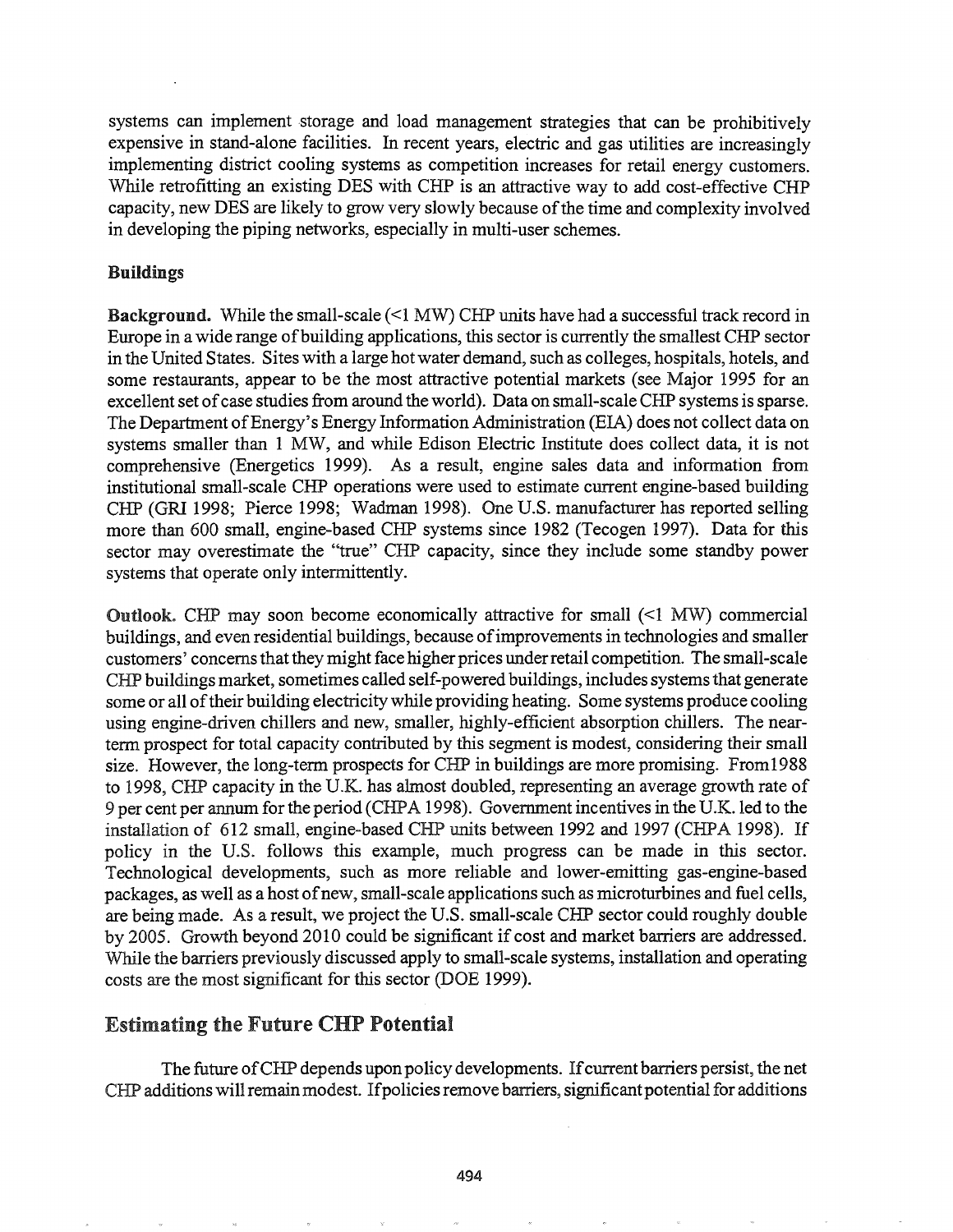exists. We develop a base case, consistent with existing policies, and a policy case, which assumes barriers have been removed. We then describe our analysis approach as well as the calculations of additional costs and benefits.

#### CHP Base Case

The CHP baseline, found in the *Annual Energy Outlook* 1999, reports an installed CHP capacity of 51.8 GW in 1997 (EIA 1998). Several other recent reports contribute to an understanding of the CHP baseline in the U.S. One is an assessment of cogeneration in the industrial sector, prepared for the Gas Research Institute (GRI), which reports an installed industrial base of 44 GW in 1995 (EEA 1998). A report on CHP in district energy systems integrates several data sources to provide an estimate of 3.5 GW of additional DES/CHP capacity, for a total CHP baseline of 47.5 GW in 1995 (Spurr 1998). The EIA projects minimal additional cogeneration capacity to be added to the national mix over the coming years: 5 GW by 2010 and 7.3 GW by 2020 (EIA 1998). The GRI projects slightly higher additions, making the EIA's forecasts appear conservative. However, both studies are consistent in that they reflect a deceleration in the market due to previously stated barriers (EEA 1998).

# CHP Policy Case

A number ofrecent studies, using varied data sources and approaches, have attempted to define the potential for CHP with barriers removed. Three studies have used the steam

| Source                                                                                       | 2010  | Notes                           |  |  |
|----------------------------------------------------------------------------------------------|-------|---------------------------------|--|--|
| <b>Base Case Assessments</b>                                                                 |       |                                 |  |  |
| Annual Energy Outlook 1999 (EIA 1998)                                                        | 7.1   | Uses extrapolated 1995 capacity |  |  |
| <b>GRI Summary of Industrial Cogeneration</b><br>Projection (EEA 1998)                       | 10.1  | Industry only                   |  |  |
| <b>Policy Case Assessments</b>                                                               |       | All relative to AEO99 baseline  |  |  |
| Scenarios for U.S. Carbon Reduction (DOE 1997b)                                              | 27    | Industry only                   |  |  |
| <i>Energy Innovations</i> (Alliance et al. 1997)                                             | 30    | Industry only                   |  |  |
| Policies and Measures to Reduce CO, Emissions in<br>the U.S. (Bernow et al. 1997)            | 60    | Industry only                   |  |  |
| DOE/EPA Experts Panel (DOE 1997b)                                                            | 52.   | Industry and DES only           |  |  |
| District Energy Systems Integrated with Combined<br>Heat and Power District (Spurr 1998)     | 19    | DES only                        |  |  |
| "The Outlook for Small-scale Combined Heat and<br>Power in the U.S." (Kaarsberg et al. 1998) | $20+$ | Commercial buildings only       |  |  |

| Table 1. Estimates of Potential for Additional CHP Capacity (GW), Relative to 1995 |  |  |  |
|------------------------------------------------------------------------------------|--|--|--|
|------------------------------------------------------------------------------------|--|--|--|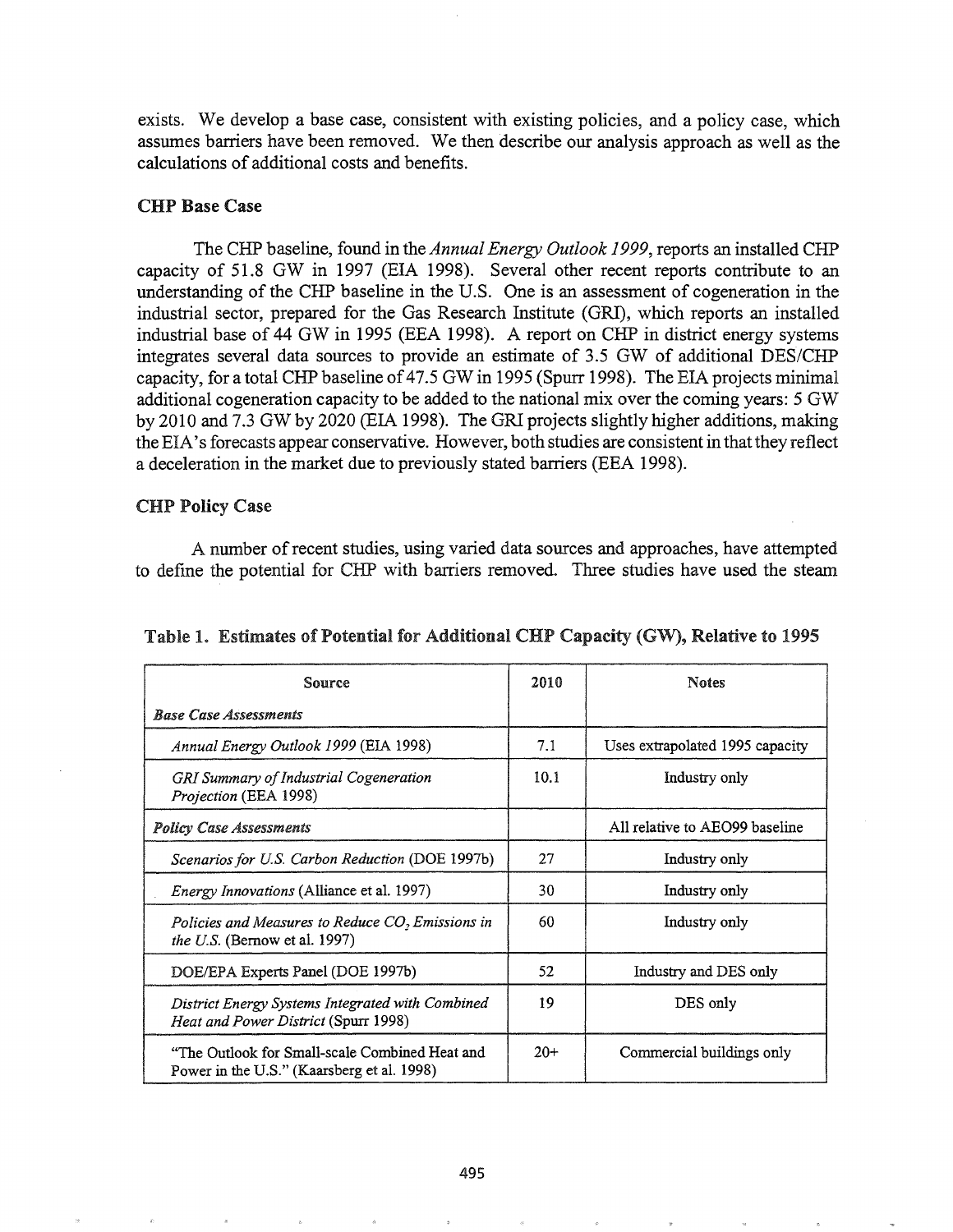generation capacity in the inventory of boilers to estimate additional CHP electric generation potential. These data are combined in the analysis with assumptions on the form of CHP implemented and the economics of operation (Bluestein 1997; DOE 1997a; ICF Kaiser 1997). Another approach, used by three other studies, is based on annual steam generation data. These data were combined with assumptions about the average ratio of electricity to steam production to estimate the additional electric generation capacity; operational assumptions were used to estimate annual electricity generation (Alliance et al. 1997; Bemowet al. 1997; Laitner 1997). Table 1 shows the range of recent base case and policy case projections.

In the fall of 1997, a group of experts from DOE and EPA compared their analyses in order to offer a single estimate of the potential of CHP (see Table 1 above). Using a Delphi approach, the group concluded that doubling CHP over EIA projections of 46 GW by 2010 was achievable with moderate policy refonn and outreach (DOE 1997b). They also estimated the technical potential to be at least 160 GW of additional (above EIA) CHP-based electricity generation. The achievable potential to reduce carbon emissions was estimated to be about 30 million metric tons of carbon equivalent ( $MMT_{CF}$ ), with the technical potential to exceeded 100 MMT (DOE 1997b).

In early 1998, two analyses showed that district energy and small-scale  $($  <  $1$  MW) CHP additions, which had not been included in the *DOE/EPA* analysis, could be significant by 2010, and major contributors beyond that (Kaarsberg et al. 1998; Spurr 1998). Based on this information, the DOE issued a "CHP Challenge" on December 1, 1998, setting the goal to double CHP capacity by 2010 (DOE 1998). The authors' analyses indicate that this goal is achievable, and, in fact, the most recent estimates indicate that it may be conservative (see Table 1).

In addition to these studies, several other recent evaluations support more aggregate numbers of the technical potential for future manufacturing CHP. These include the previously mentioned OnSite Energy assessments of 36 GW of CHP technical potential in the chemical, food, and pulp and paper industries (1997a, 1997b, 1998). Another analysis used electricity and steam use, boiler vintage, expected retirement data, and assumptions about the electric thermal ratio to estimate a total cost-effective capability of more than 175 GW (Kaarsberg & Roop 1999). A recent preliminary analysis of additional industrial CHP likely to be implemented by  $2010$  showed a potential of 31 GW (ICF 1999).

Analysis Approach. The base case assessments were combined with projected policy case potentials to obtain estimates of additions from 2000 to 2020 (Table 2). Since most estimates were for 2010 and for industry-only potential, a diffusion curve was fitted to obtain the pre- and post-2010 estimates. Also, no additional new industrial CHP systems were anticipated in the 2000 policy case, since these require three to five years from the time of initial proposal until startup (i.e., 2000 additions are 0). The 2020 figures are roughly 90 percent of the revised economic potential estimates done by the DOE and EPA.

Based on the estimates of capacity expansion (Table 2), we projected energy savings, emissions reductions, and capital expenditures. The industrial figures were based on meta-analysis of available industrial CHP estimates referenced above. We have only one reference each for the district energy and small-scale CHP calculations (Kaarsberg, et al. 1998; Spurr 1998).

Overall fuel efficiency (OFE), as described in Krause et al.1994, is the ratio of total useful energy outputs to fuel inputs. In our analyses, OFE varies depending on the system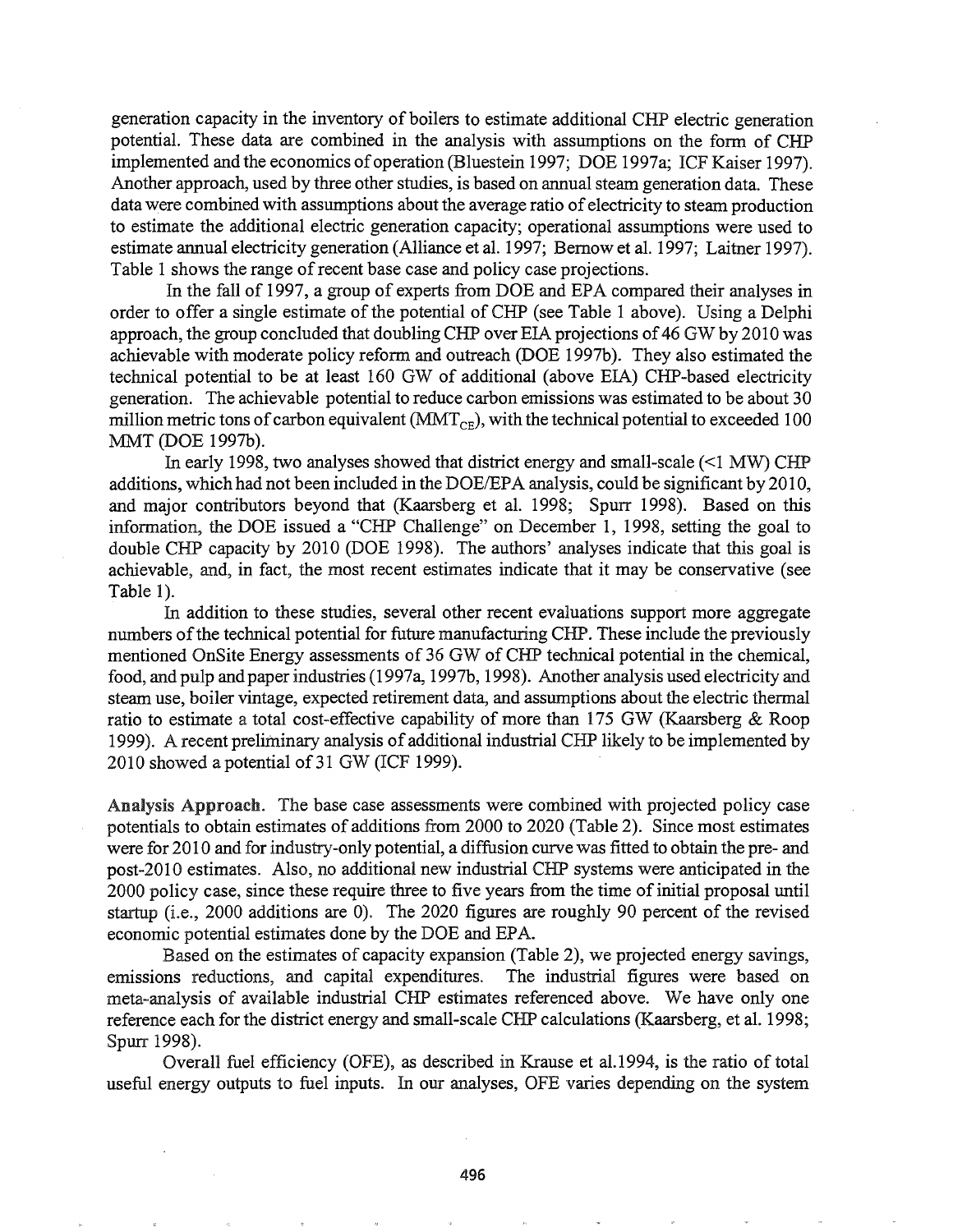|            | CHP Capacity (GW) |            |             |       |  |  |
|------------|-------------------|------------|-------------|-------|--|--|
| Year       | Industrial        | <b>DES</b> | Small-scale | Total |  |  |
| 2000       |                   |            |             |       |  |  |
| 2005       |                   |            |             | 28    |  |  |
| 2010       | 34                | 19         | 20          | 73    |  |  |
| 2015<br>48 |                   | 34         | 35          | 117   |  |  |
| 2020       | 62                | 50         | 40          | 152   |  |  |

Table 2. Projections of Additional CHP Capacity in Policy Case

configuration. The smallest systems, which use only the highest quality steam, have an OFE rating of 50 percent, while systems with low-grade thermal requirements and/or supplemental firing rate over 90 percent. The OFE also fluctuates as the power-to-heat ratio changes. The power-to-heat ratio indicates the proportion of power (electricity and/or mechanical energy) to heat energy (i.e., steam or chilled water). The most efficient systems have power-to-heat ratios ofless than 0.5. We assumed an average OFE of70 percent and an average power-to-heat ratio of0.5 in our analysis. This implies an electric efficiency of23 percent and a thermal efficiency of 47 percent. The net power heat rate of the CHP system is the incremental additional fuel consumed on-site necessary to generate a unit of power, and was assumed to be 4,015 Btu per kWh.

In order to calculate the avoided utility generation, we assumed that the CHP electricity generation capacity is operated at 7,100 hours per year at 90 percent of its rated capacity. This operating profile assumes that the CHP system is sized for the base thermal load of the facility and any excess thermal needs are met by supplemental firing of additional fuel in a boiler. In a restructured electricity market and/or with more advanced CHP technologies, there may be opportunities for a wide range of operating scenarios. Advanced technologies operate at high efficiencies at a variety of power-to-heat ratios and differing applications will meet varying shares of on-site electricity requirements or sell excess generation to the grid based on market electricity pricing. However, the consideration of these scenarios goes beyond the scope of this paper. We assumed that the incremental cost ofCHP capacity overthat ofa conventional boiler to be \$650 per installed kW, based on a survey of project costs (Elliott & Spurr 1999). Based on annual utility operating data, we assumed that the displaced utility generation capacitywould be 6,000 hours of operation per year at 67 percent of its rated capacity (EIA 1996). The cost of central electricity generation capacity was presumed to be \$425 per installed kW.

The net energy savings were calculated using the following expression:

#### *Net savings* =*(Fossil utility heat rate* - *Net CHP power heat rate) x Total CHP power*

where we used *Annual Energy Outlook 1998* projected fossil-only heat rate for utility generation and the assumed net power heat rate for the CHP system defmed above (EIA 1997a). Based on the net energy savings, we calculated the direct economic benefits of the energy savings from the avoided electricity expenditure and additional on-site fuel cost (Elliott & Spurr 1999).

Calculations of Additional Costs and Benefits. We estimated the emissions reductions and investments for industrial and DES/CHP systems only, because insufficient data is available for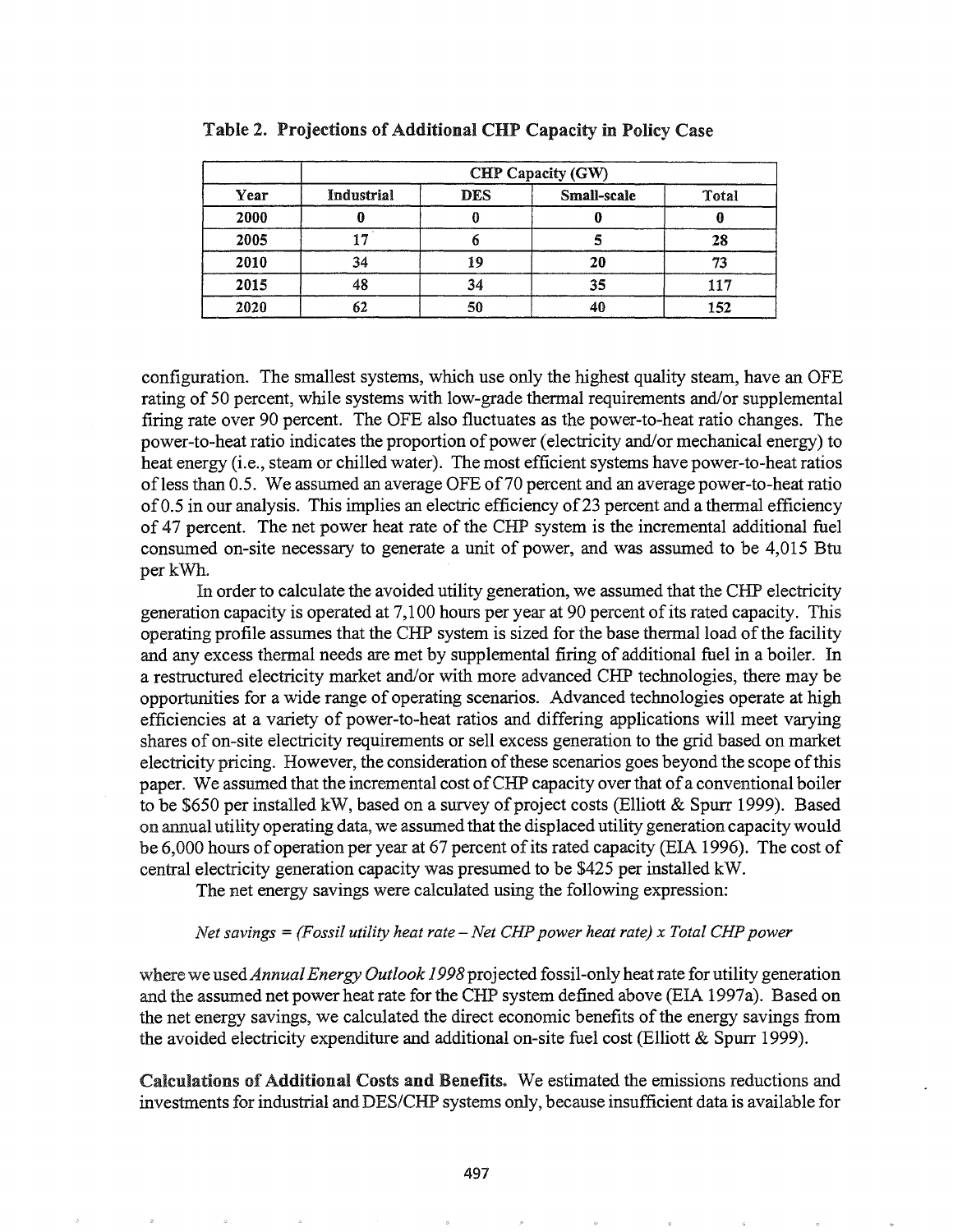the small-scale CHP systems. The avoided emissions were determined using the resulting fuel savings above, while emissions factors<sup>1</sup> were derived from EIA data (EIA 1994, 1997b).

Investment costs for CHP are difficult to estimate other than on a case-by-case basis because of the diversity of system configurations, permitting processes, system sizes, inconsistenciesin conventions for comparing thermal and electric systems, as well as differences between new sites and the repowering of existing systems. Cost estimates can increase by 25 percent if end-of-pipe emissions controls, such as selective catalytic reduction (SCR) for NO<sub>y</sub>, are required (OnSite Sycom 1998). Larger systems (>50 MW), which have lower costs per unit of generation, will average \$500 per installed kW. Conversely, the installed cost for smaller systems can easily exceed  $$1,000$  per kW. Since we assume that most of the new capacity, installed by 2005, will be larger systems at industrial facilities, and that the equipment costs for smaller systems are expected to decrease in the future, we use a weighted average cost of \$650 per kW, as done in Elliott & Spurr 1999.

| Year | Addt <sup>'</sup> I<br>Capacity<br>(GW) | <b>Displaced</b><br>Generation<br>(TWh) | Addt'l<br>$Canital+$<br>(SBillion) | Net Energy<br><b>Savings</b><br>(Quads) | <b>Net</b><br>Savings+<br>(SBillion) | Carbon<br>Avoided<br>$(MMT_{CE})$ | SO <sub>2</sub><br>Avoided<br>(Mt) | $NOx+$<br>Avoided<br>(Mt) |
|------|-----------------------------------------|-----------------------------------------|------------------------------------|-----------------------------------------|--------------------------------------|-----------------------------------|------------------------------------|---------------------------|
| 2005 | 28                                      | 180                                     | 18                                 | 1.0                                     | 5.3                                  | 30                                | 0.6                                | 0.2                       |
| 2010 | 73                                      | 470                                     | 47                                 | 2.6                                     | 12.0                                 | 74                                | 1.4                                | 0.6                       |
| 2015 | 117                                     | 750                                     | 75                                 | 3.9                                     | 18.0                                 | 110                               | 2.2                                | 1.0                       |
| 2020 | 152                                     | 970                                     | 99                                 | 4.9                                     | 21.0                                 | 140                               | 3.0                                | 1.3                       |

|  |  |  |  | Table 3. Energy, Economic, and Environmental Benefits of Additional CHP Capacity* |
|--|--|--|--|-----------------------------------------------------------------------------------|
|  |  |  |  |                                                                                   |

\*totals may not sum due to rounding

+ does not include small-scale CHP

# Conclusion

It is clear from our results that the DOE target of 46 GW of additional CHP capacity is achievable. Our policy case analysis indicates that 73 GW of additional CHP capacity could be achieved by 2010 and 152 GW by 2020. We project that new CHP will result in net energy savings of 2.6 quads and carbon emissions reductions of 74 million metric tons of carbon equivalent ( $MMT_{CF}$ ) in 2010. Since sufficient data were not available to estimate other benefits for the buildings sector, the industrial and DES systems together would avoid the emissions of 1.4 million tons of SO<sub>2</sub> and 0.6 million tons of NO<sub> $<sub>c</sub>$ </sub>. These systems would require cumulative</sub> investments of roughly \$47 billion over years. Consequently, CHP could contribute to approximately 15 percent of U.S. Kyoto carbon obligations.

Despite our technologically moderate projections, these benefits may not be realized because of current and emerging policy barriers that limit widespread use of CHP in the U.S. (Kaarsberg & Elliott 1998). These barriers must be reduced or eliminated so that the U.S. does not bypass a golden economic and environmental opportunity. We can learn from the Europeans—their marketplace experienced similar barriers at the beginning of the 1990's. By providing open electricity markets, moving to output-based environmental permitting standards, and providing exemptions from stranded cost recovery in some countries, they now predict a

<sup>&</sup>lt;sup>1</sup> See Emissions Factors (per TWh), Table 10, of Elliot & Spurr 1999.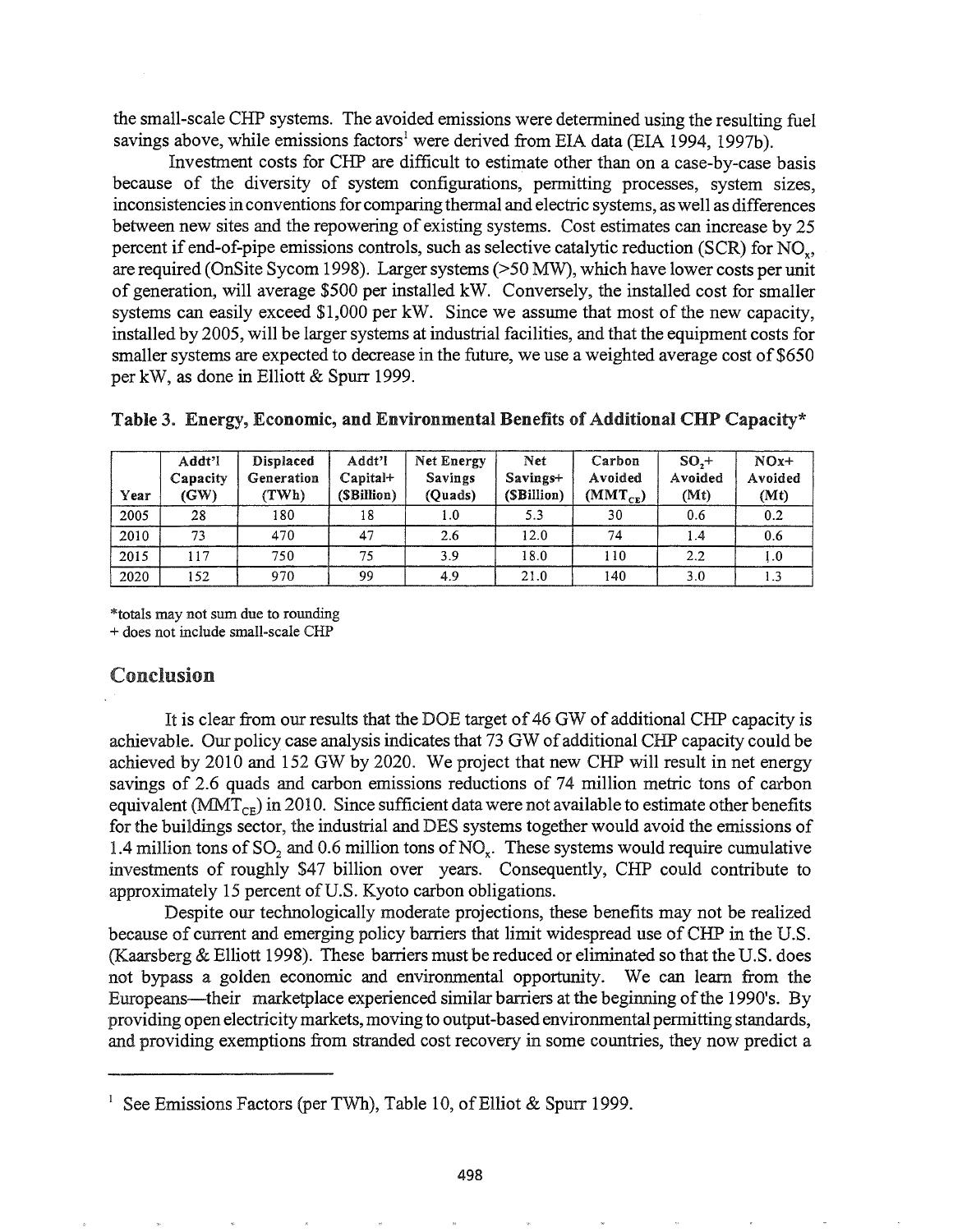doubling ofCHP's current nine percentshare ofthe ED electricitymarket by 2010. Similar bold strategies are needed in the United States if the current CHP slowdown is to be reversed.

### Acknowledgment

The authors express their appreciation to Aimee Marciniak, Program Assistant with ACEEE for her invaluable assistance in editing the final version of this paper.

# References

- Alliance to Save Energy, American Council for an Energy-Efficient Economy, Natural Resources Defense Council, Tellus Institute, and Union of Concerned Scientists. 1997. *Energy Innovations: A Prosperous Path to a Clean Environment.* Washington, D.C.: American Council for an Energy-Efficient Economy.
- Bemow, Stephen, William Dougherty, Max Duckworth, Sivan Kartha, Michael Lazarus, and Michael Ruth. 1997. *Policies and Measures to Reduce CO*<sup>2</sup> *Emissions in the United States: An Analysis ofOptionsfor 2005 and 2010.* Boston, Mass.: Tellus Institute.
- Bluestein, J. 1997. Personal communication. Arlington, Va.: Energy and Environment Associates.
- [CHPA] Combined Heat and Power Association. 1998. *Small Scale CHP Sales Database.* London, U.K.: Combined Heat and Power Association.
- [DOE] U.S. Department of Energy. 1997a. Interlaboratory Working Group (ANL, LBNL, NREL, ORNL, and PNNL) on Energy-Efficient and Low-Carbon Technologies. *Scenarios of* U. S. *Carbon Reductions Potential: Impacts ofEnergy Technologies by 2010 and Beyond.* Washington, D.C.: U.S. Department of Energy, Office of Energy Efficiency and Renewable Energy. http://www.ornl.gov/ORNL/Energy\_Eff/CON444.
- [DOE] U.S. Department of Energy. 1997b. DOE/EPA Joint Working Group. "Combined Heat and Power: The Potential to Reduce Emissions of Greenhouse Gases," attachment to NGO-Industry letter to the President. Nov.3. Washington, D.C.: U.S. Department of Energy, Office of Energy Efficiency and Renewable Energy.
- [DOE] U.S. Department of Energy. 1998. Press release, "Energy Department Initiative Aims at Recovering Industry Power Losses." Dec. 1. Washington, D.C.: U.S. Department of Energy.
- [DOE] U.S. Department of Energy. 1999. CHP Challenge Home Page. http://aceee.org/chp/chpchal.html.
- [EEA] Energy and Environmental Analysis, Inc. 1998. *Summary of the* 1998 *Industrial Cogeneration Projection.* Topical Report GRI-98-0173. July. Arlington, Va.: Gas Research Institute.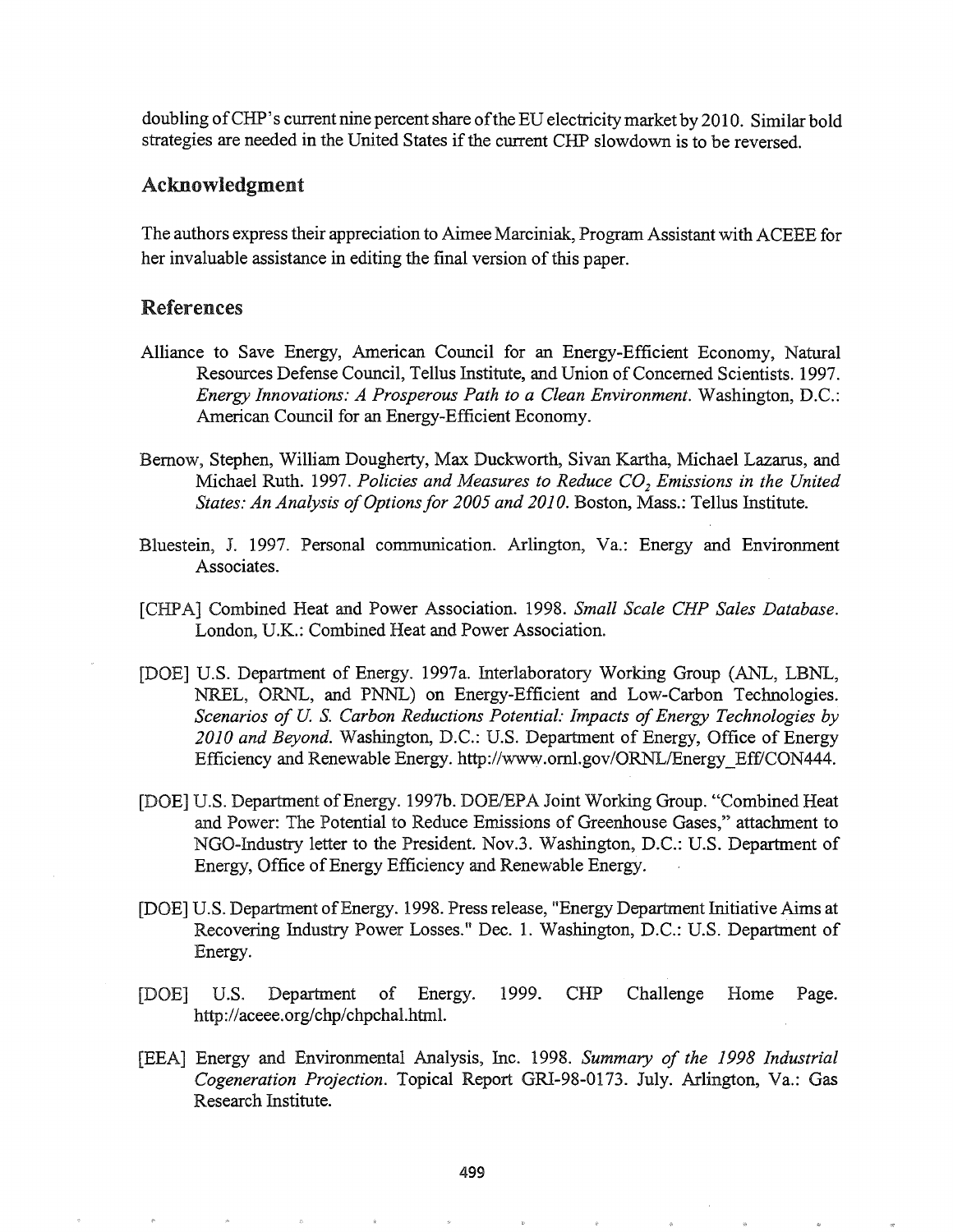- [EIA] Energy Infonnation Administration. 1994. *Electric Power Annual,* 1994.2: Table A-3. Washington, D.C.: U.S. Department of Energy.
- [EIA] Energy Infonnation Administration. 1995. *Commercial Buildings Energy Consumption* 1992. DOE/EIA-0318(92). Washington, D.C.: U.S. Department of Energy.
- [EIA] Energy Information Administration. 1996. *Annual Energy Outlook* 1997. Washington, D.C.: U.S. Department of Energy.
- [EIA] Energy Information Administration. 1997a. *Annual Energy Outlook* 1998, *with Projections to 2020.* DOE/EIA-0383(98). Washington, D.C.: U.S. Department of Energy.
- [EIA] Energy InformationAdministration. 1997b. *Emissions ofGreenhouse Gases in the United States* 1996. DOE/EIA-0573(96). Washington, D.C.: U.S. Department of Energy.
- [EIA] Energy Information Administration. 1998. *International Energy Outlook 1998.* DOE/EIA-0484(98). Table A-8, p. 141. Washington, D.C.: U.S. Department of Energy.
- Elliott, R. Neal and Mark Spurr. 1999. *Combined Heat and Power: Capturing Wasted Energy.* Washington, D.C.: American Council for an Energy-Efficient Economy.
- Energetics. 1999. *Summary CHP Data Workshop March 17, 1999*. Washington, D.C.: Energetics.
- GRI. 1998. "Sector Summary-Electric Generation." GRI-98/0009. Arlington, Va.: Gas Research Institute.
- ICF Resources. 1997. Draft memorandum on "Revised Analysis of Cogeneration Economic Potential." Washington, D.C.: ICF Resources.
- ICF Resources. 1999. Draft memorandum on "Combined Heat and Power in the Emerging Competitive Market-Chemical Sector Opportunities." February. Washington, D.C.: ICF Resources.
- Kaarsberg, T.M., J. Bluestein, J. Romm, and A. Rosenfeld. 1998. "The Outlook for Small-Scale Combined Heat and Power in the U.S.," CADDET Energy Efficiency Newsletter. June, pp. 11-13. http://CADDET-EE.ORG/newsdesk/nw298\_05.htm.
- Kaarsberg, T.M. and R. Neal Elliott. 1998. "Combined Heat and Power: Saving Energy and the Environment," *The Northeast-Midwest Economic Review.* March/April. http://www.nemw.org/ERheatpower.htm.
- Kaarsberg, T.M. and J. M. Roop. 1998. "Combined Heat and Power: How Much Carbon and Energy Can It Save for Manufacturers?" *IEEE Aerospace and Electronic Systems Magazine.* (14:1) January, pp. 7-11.